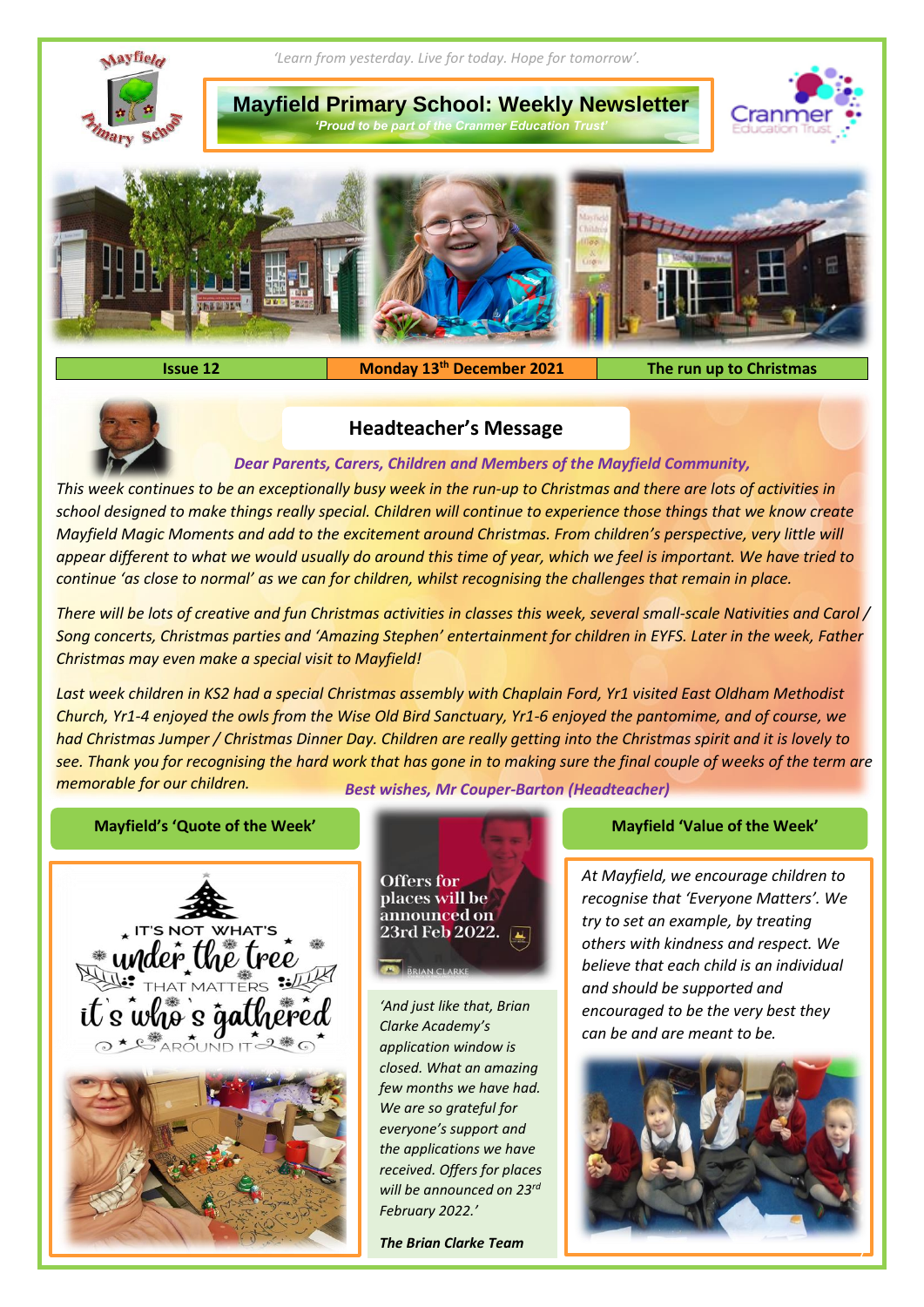**Face-to-face events House Team Winners of the Week**

As part of our on-going risk assessment, we made the decision this term to reduce the *number of face-to-face events in school, to further reduce the risk of COVID-19 transmission for children, staff and families, as has been the case with many schools in Oldham and across the country.*

*We were delighted that we were able to return to face-to-face Parents' / Carers' Evenings earlier this half-term, staggered over two nights. We also managed to host small-scale 'Open Evenings' for prospective Nursery and Reception parents / carers. Finally, we were able to go ahead with our much-reduced official opening of our expansion, involving a small number of children, staff and selected representatives from organisations involved.* 

*We understand it is disappointing not to be invited into school as parents / carers for Nativities and Carol / Song concerts once again this year. Recordings will be made available and shared with you at this time, through Twitter and our website.* 

| 1 <sup>st</sup> place | <b>Waverley Blues</b> |
|-----------------------|-----------------------|
| 2 <sup>nd</sup> place | <b>Vulcan Yellows</b> |
| 3rd place             | <b>Kingston Reds</b>  |
| 4 <sup>th</sup> place | <b>Granite Greens</b> |

# **Mayfield 'Superstars of the Week'**

A *been chosen for amazing learning, their excellent Congratulations to the following children, who have behaviour, super attitude or a special achievement.*

*Nursery HB: Rawan Hamed and Brody Woolfe*

*Reception GE: Amir Tom Juma Adam and Esme Nolan*

*Reception LA: Leegan Doel and Oscar Moore*

*Yr1SC: All of Yr1SC*

*Yr1PS: All of Yr1PS*

*Yr2RL: Amelia Atkin and Ethan Moore*

*Yr3DT: Elnour Hamed and* 

*Yr4JS: Melissa King and Micheal Mullen-Ackroyd*

*Yr5HS: Ruby Nield and Ryan Jones*

*Yr5/6ET: Ella-Louise Harvey and Eva Mason*

*Yr6HD: Jac Wall and Kaymi-Leigh Bennett*

|                     | <b>Attendance</b> |                    |                                            |
|---------------------|-------------------|--------------------|--------------------------------------------|
|                     |                   | <b>Punctuality</b> | 97% and above                              |
| <b>Overall</b>      | 93%               | 99%                | Excellent                                  |
| <b>Nursery HB</b>   | 93%               | 100%               |                                            |
| <b>Reception GE</b> | 94%               | 99%                | 95% to 97%<br><b>Heading in the right</b>  |
| <b>Reception LA</b> | 95%               | 98%                | direction but                              |
| Yr <sub>1</sub> SC  | 89%               | 97%                | <i>improvement</i>                         |
| Yr1PS               | 93%               | 99%                | needed<br>91% to 95%                       |
| Yr <sub>2</sub> RL  | 91%               | 98%                | Attendance is                              |
| Yr3DT               | 96%               | 98%                | slipping: to be                            |
| Yr4JS               | 96%               | 100%               | closely monitored                          |
| Yr5HS               | 93%               | 99%                | 90% or below<br><b>Poor (High numbers)</b> |
| Yr5/6ET             | 94%               | 100%               | of children are                            |
| Yr <sub>6</sub> HD  | 94%               | 100%               | persistently absent)                       |

**Attendance and Punctuality** *(from last week)*

|                               | <b>PE award winners</b>            | <b>Team Spirit winners</b>                |
|-------------------------------|------------------------------------|-------------------------------------------|
| <b>Nursery</b><br>H B         | <b>Max Davidson</b>                | <b>Isaiah Smith</b>                       |
| <b>Reception</b><br><b>GE</b> | <b>Harper Entwistle</b>            | <b>Frankie Taylor</b>                     |
| <b>Reception</b><br>1А        | Caleb Atkin                        | <b>Charlotte Whiteley</b>                 |
| <b>Year 1SC</b>               | <b>Chloe-Lee Tabner</b>            | <b>Fmanuel Pereira</b>                    |
| <b>Year 1PS</b>               | <b>Ebony-Rose Dawson-</b><br>Peace | <b>Kaison Coyle</b>                       |
| <b>Year 2RL</b>               | <b>Enzo Barrett</b>                | <b>Brandon Hopwood</b>                    |
| <b>Year 3DT</b>               | <b>Shantaya Greaves</b>            | <b>Ellie-Rose James</b>                   |
| Year 4JS                      | Jacob Jones                        | <b>Mia Higgins</b>                        |
| <b>Year 5HS</b>               | <b>Jack Royal</b>                  | <b>Carson Jackson</b>                     |
| Year<br>5/6ET                 | <b>Archie Deveney</b>              | <b>Brodie Somerset</b>                    |
| <b>Year 6HD</b>               | Demi-Leigh Wood                    | <b>Noah Pomfrey-</b><br><b>Donkersley</b> |
| <b>Overall</b><br>winner      | Joshua Bell                        |                                           |